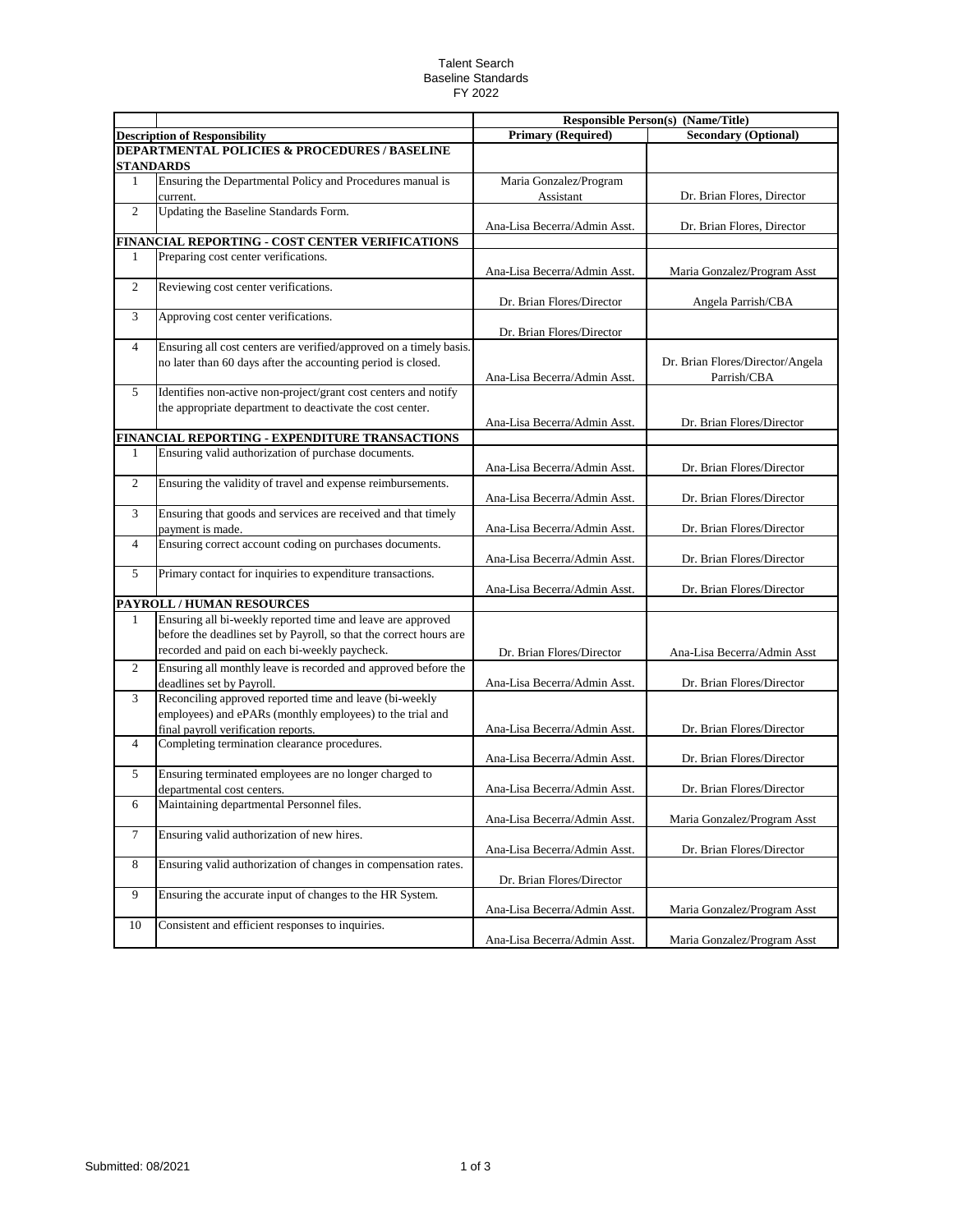## Talent Search Baseline Standards FY 2022

|                |                                                                                                                                                                                  |                              | <b>Responsible Person(s) (Name/Title)</b> |
|----------------|----------------------------------------------------------------------------------------------------------------------------------------------------------------------------------|------------------------------|-------------------------------------------|
|                | <b>Description of Responsibility</b>                                                                                                                                             | <b>Primary (Required)</b>    | <b>Secondary (Optional)</b>               |
|                | <b>CASH HANDLING</b>                                                                                                                                                             |                              |                                           |
| 1              | Collecting cash, checks, etc.                                                                                                                                                    | N/A                          | N/A                                       |
| 2              | Prepares Departmental Deposit Form.                                                                                                                                              | N/A                          | N/A                                       |
| 3              | Approves Departmental Deposit Form.                                                                                                                                              | N/A                          | N/A                                       |
| $\overline{4}$ | Transports deposit to the Cashiers Office.                                                                                                                                       | N/A                          | N/A                                       |
| $\mathfrak{S}$ | Preparing Journal Entries.                                                                                                                                                       | N/A                          | N/A                                       |
| 6              | Verifying deposits posted correctly in the Finance System.                                                                                                                       | N/A                          | N/A                                       |
| $\tau$         | Adequacy of physical safeguards of cash receipts and<br>equivalent.                                                                                                              | N/A                          | N/A                                       |
| 8              | Ensuring deposits are made timely.                                                                                                                                               | N/A                          | N/A                                       |
| 9              | Ensuring all employees who handle cash have completed Cash<br>Security Procedures or Cash Deposit and Security Procedures<br>training.                                           | N/A                          | N/A                                       |
| 10             | Updating Cash Handling Procedures as needed.                                                                                                                                     | N/A                          | N/A                                       |
| 11             | Consistent and efficient responses to inquiries.                                                                                                                                 | N/A                          | N/A                                       |
|                | PETTY CASH                                                                                                                                                                       |                              |                                           |
| $\mathbf{1}$   | Preparing petty cash disbursements.                                                                                                                                              | N/A                          | N/A                                       |
| $\overline{2}$ | Ensuring petty cash disbursements are not for more than \$100.                                                                                                                   | N/A                          | N/A                                       |
| 3              | Ensuring petty cash disbursements are made for only authorized<br>purposes.                                                                                                      | N/A                          | N/A                                       |
| $\overline{4}$ | Approving petty cash disbursements.                                                                                                                                              | N/A                          | N/A                                       |
| $\mathfrak{S}$ | Replenishing the petty cash fund timely.                                                                                                                                         | N/A                          | N/A                                       |
| 6              | Ensuring the petty cash fund is balanced after each<br>disbursement.                                                                                                             | N/A                          | N/A                                       |
|                | <b>CONTRACT ADMINISTRATION</b>                                                                                                                                                   |                              |                                           |
| 1              | Ensuring departmental personnel comply with contract<br>administration policies/procedures.                                                                                      | Ana-Lisa Becerra/Admin Asst. | Dr. Brian Flores/Director                 |
|                | PROPERTY MANAGEMENT                                                                                                                                                              |                              |                                           |
| 1              | Performing the annual inventory.                                                                                                                                                 | Ana-Lisa Becerra/Admin Asst. | Dr. Brian Flores/Director                 |
| $\overline{2}$ | Ensuring the annual inventory was completed correctly.                                                                                                                           | Ana-Lisa Becerra/Admin Asst. | Dr. Brian Flores/Director                 |
| 3              | Tagging equipment.                                                                                                                                                               | Ana-Lisa Becerra/Admin Asst. | Dr. Brian Flores/Director                 |
| $\overline{4}$ | Approving requests for removal of equipment from campus.                                                                                                                         | Dr. Brian Flores/Director    | Ana-Lisa Becerra/Admin Asst.              |
|                | <b>DISCLOSURE FORMS</b>                                                                                                                                                          |                              |                                           |
| $\mathbf{1}$   | Ensuring all employees with purchasing influence complete the<br>annual Related Party disclosure statement online.                                                               | Ana-Lisa Becerra/Admin Asst. | Dr. Brian Flores/Director                 |
| $\overline{2}$ | Ensuring all full time, benefits eligible, exempt faculty and staff<br>complete the Consulting disclosure statement online.                                                      | Ana-Lisa Becerra/Admin Asst. | Dr. Brian Flores/Director                 |
| 3              | Ensuring that all Principal and Co-Principal Investigators<br>complete the annual Conflict of Interest disclosure statement for<br>the Office of Research and Sponsored Programs | Ana-Lisa Becerra/Admin Asst. | Dr. Brian Flores/Director                 |
|                | RESEARCH ADMINISTRATION                                                                                                                                                          |                              |                                           |
| 1              | Verifies that all grant cost centers contain positive budgetary<br>balances.                                                                                                     |                              |                                           |
|                |                                                                                                                                                                                  | Ana-Lisa Becerra/Admin Asst. | Dr. Brian Flores/Director                 |
| 2              | Ensuring that research expenditures are covered by funds from<br>sponsors.                                                                                                       |                              |                                           |
|                |                                                                                                                                                                                  | Ana-Lisa Becerra/Admin Asst. | Dr. Brian Flores/Director                 |